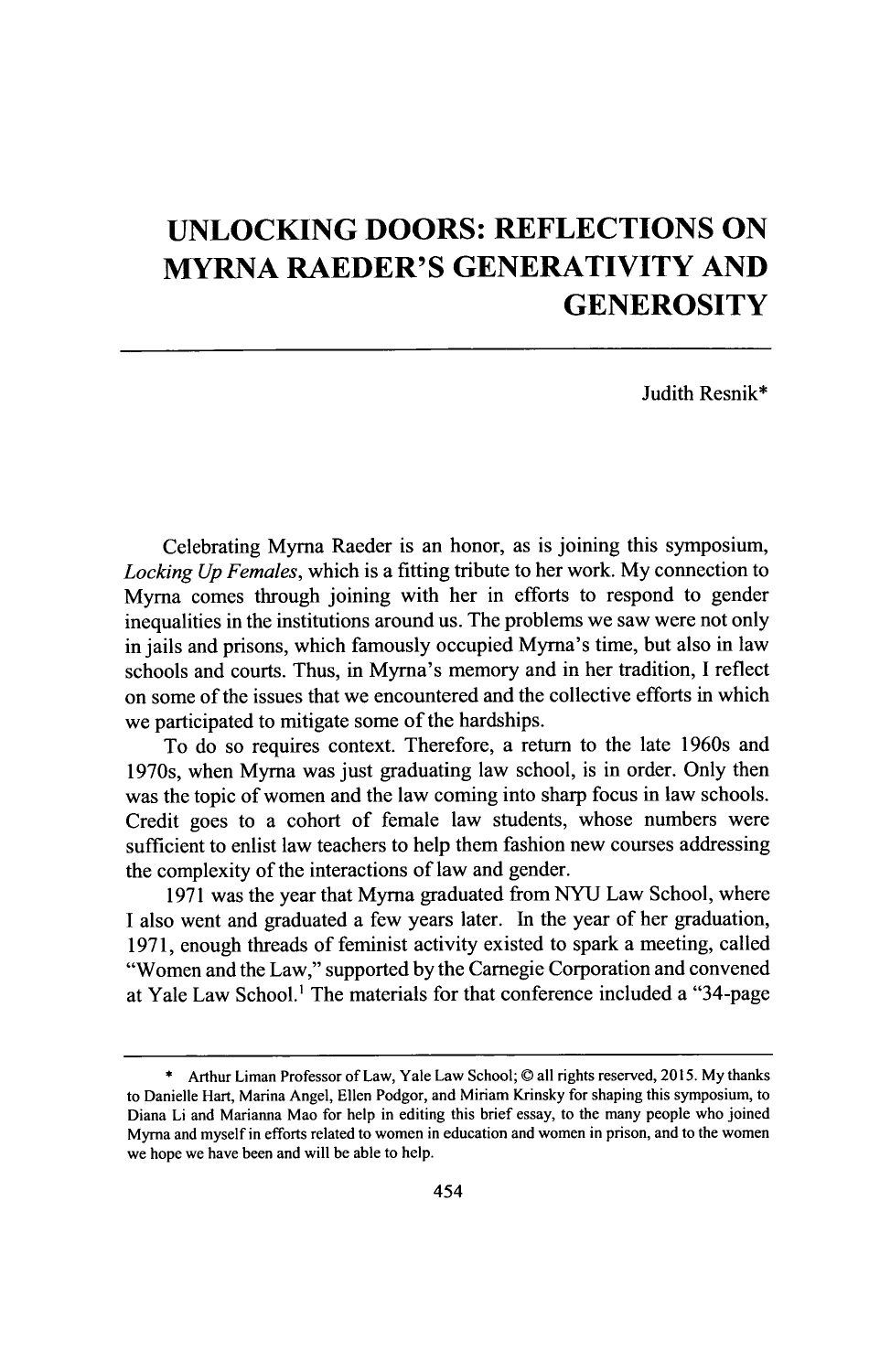mimeographed packet" entitled "Women and the Law: **A** Collection of Reading Lists."<sup>2</sup> But in only three years, two thick casebooks had been brought into existence, one entitled *Text, Cases, and Materials on Sex-Based Discrimination* **(by** Kenneth Davidson, Ruth Bader Ginsburg, and Herman Hill Kay, and published in 1974 **by** West's Publishing Company) and another, called *Sex Discrimination and the Law: Cases and Remedies (by* Barbara Allen Babcock, Anne **E.** Freedman, Eleanor Norton, and Susan Deller Ross, and published in **1975 by** Little, Brown).'

New classes and new books were some of the artifacts of women's entry into the legal academy. So too was the creation of a new group **-** Women in Legal Education (WLE) **-** a special "section" of the American Association of Law Schools **(AALS).** Myrna served as WLE chair in **1982,** in the year before she was tenured.<sup>4</sup> Myrna pressed for another new section on "Gay and Lesbian Legal Issues" (renamed thereafter), and later served in several other leadership roles in legal education.<sup>5</sup>

Yet more context is needed. Before the 1970s, the Association of American Law Schools had areas organized **by** subject matter, the "Sections" on Contracts, Constitutional Law, Property, and many other areas of law. The work **I** have described about the Section on Women in Legal Education, which named "women" as a distinctive group, had parallels in projects in other parts of the academy, where women also carved out "committees," "task forces," or "caucuses" **-** as part of larger associations of philosophers, economists, and chemists.<sup>6</sup> And, as Myrna explained, the value was

4. Myrna Raeder, *Reflections About Who We Were When Joining Conveyed a Message, 80* **UMKC** L. **REV. 703, 703** (2012) [hereinafter Raeder, *Reflections About Who We Were].*

*5. See id* at 704. *See also* Faculty Profile of Myrna **S.** Raeder, **Sw.** L. **SCH.,** http://www.swlaw.edu/faculty/facultylisting/facultybio/70107 (last visited April **23, 2015).** As Myrna recounted, in 1984, before her oldest son was born, she was appointed to the AALS's "Committee on Sections." Raeder, *Reflections About Who We Were, supra* note 4, at **703.** Myrna also was active in the American Bar Association **(ABA)** as the Chair of the Criminal Justice Section from **1998-99** and served as an **ABA** representative to the National Commission of Uniform State Law Commissioners from **1997-98** and **1998-99.** *See* Faculty Profile of Myrna **S.** Raeder, *supra.*

*6. See* Ruth M. Oltman, *Women in the Professional Caucuses, 15* AM. **BEHAVIORAL SCIENTIST 281** app. **I** at **297-301 (1971).**

*<sup>1.</sup> See* Linda K. Kerber, *Writing Our Own Rare Books,* **14 YALE J.L. & FEMINISM** 429,429 *(2002). See generally Symposium, Women, Justice, and Authority,* **14 YALE J.L.** *&* **FEMINISM** 210 (2002).

<sup>2.</sup> Kerber, *supra* note **1,** at 429-30.

**<sup>3.</sup>** An earlier monograph, *Women and the Law: The Unfinished Revolution* **(1969),** was published **by** Leo Kanowitz. Kerber, *supra note* **1,** at 429. Likewise, the first chair of Women in Legal Education (WLE) was Dan Collins from **NYU** Law School. The contributions of these men serve as reminders to appreciate that women and men joined together to insist on shaping ways for women to gain ground in the legal academy. *See* **Marina Angel,** *Women in Legal Education III,* **80 UMKC** L. REV. **711** (2002).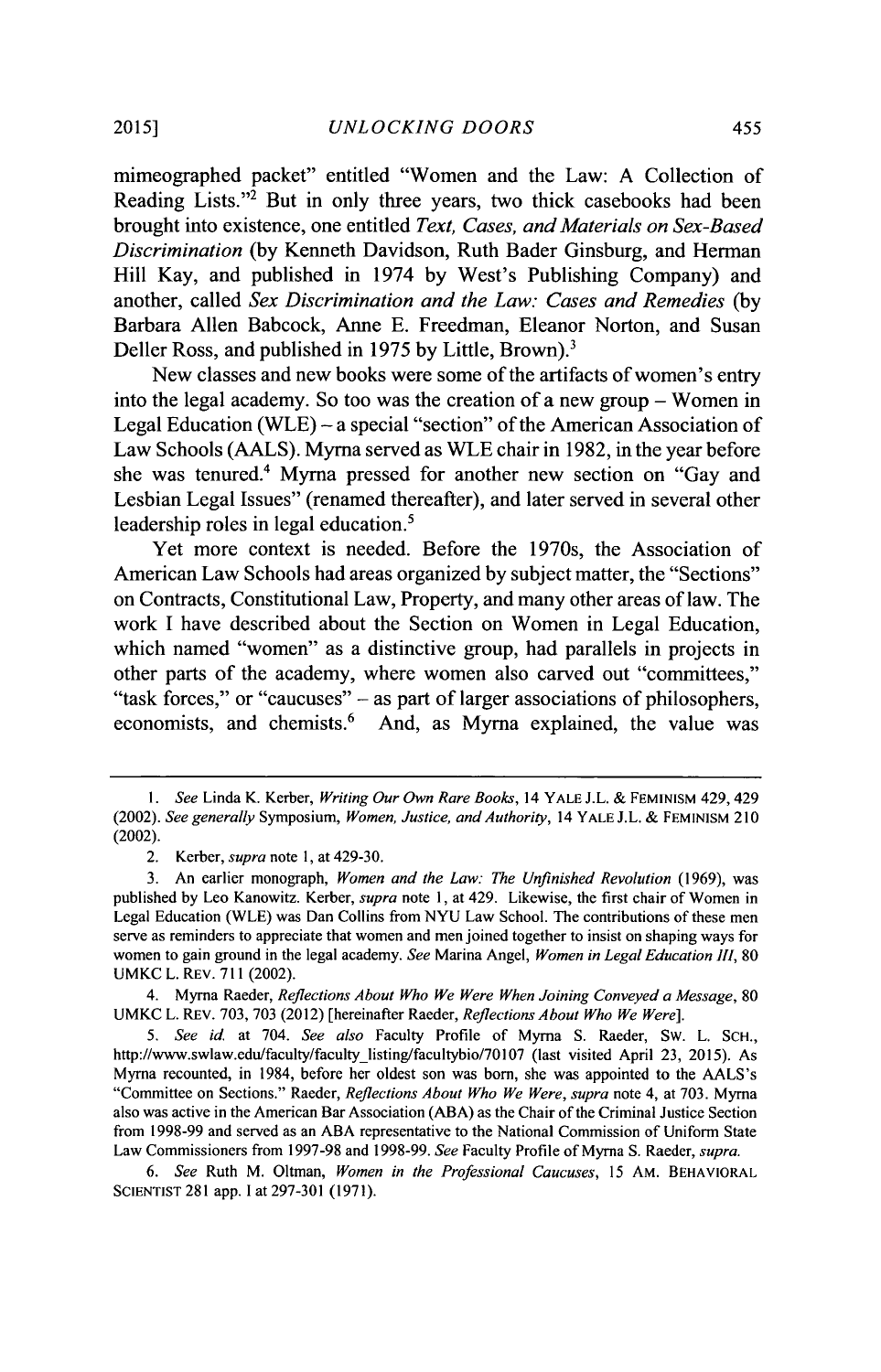enormous "at a time when so many **...** were either geographically isolated from other female professors or were isolated in their own universities."'

Time and again, these collectives pressed their host organizations to attend to discrimination against women and to the challenges of understanding bodies of knowledge in which issues of gender had been sidelined. The shared theme was that the long-standing absence of women in the professoriate was a problem *for* the academy and *for* the quality of the education and research that resulted. **Of** course, Myrna's work is proof positive of those points.

What were the issues? Employment was one: too few women were law professors. Other concerns were the substance of what was taught, the way that classes were taught, $<sup>8</sup>$  the categories of analyses in diverse bodies of law,</sup> and a host of research questions that had not been explored. Myrna's scholarship and teaching engaged all these issues. **She** analyzed categories of law that were well known for decades  $-$  evidence<sup>9</sup> and criminal law<sup>10</sup> – in which she was expert in general; further, Myrna sought to understand the relationship of these topics to gender and gender's effects on them. She also built new categories of legal inquiry about women, children, sentencing, and prisons.<sup>11</sup>

*9. See* **PAUL** F. ROTHSTEIN, MYRNA **S.** RAEDER **& DAVID** CRUMP, EVIDENCE: **CASES,** MATERIALS **AND** PROBLEMS (4th ed. **2013); PAUL** F. **ROTHSTEIN,** MYRNA **S.** RAEDER **& DAVID** CRUMP, EVIDENCE **IN A NUTSHELL: STATE AND** FEDERAL **RULES** (6th ed. 2012; 5th ed. **2007).**

*10. See generally* Myrna **S.** Raeder, *Executive Summary, in* AM. BAR ASS'N, THE **STATE** OF CRIMINAL **JUSTICE 2013 (2013).** And among many other activities related to criminal justice, Myrna served as co-chair of the **Ad** Hoc Innocence Committee to Ensure the Integrity of the Criminal Process from 2002 onwards.

*11. See generally* Myrna Raeder, *Selected Bibliography on Gender Issues in Sentencing and Corrections, in* **NATIONAL SYMPOSIUM ON** WOMEN **OFFENDERS CONFERENCE PROCEEDINGS (1999)** [hereinafter Raeder, *Bibliography on Gender Issues];* Myrna **S.** Raeder, *Gender and Sentencing: Single Moms, Battered Women, and Other Sex-Based Anomalies in the Gender-Free World ofthe Federal Sentencing Guidelines,* 20 PEPP. L. REv. **3 (1993)** [hereinafter Raeder, *Gender and Sentencing]; Policy Issues Concerning Women Offenders and Their Children: Hearing on Incarcerated Mothers Before the Cahfornia Legislative Women's Caucus* (Nov. 2001) (testimony of Prof. Myrna *Raeder), published in* **INT'L** COMM. CORR. ASS'N **J.** (Nov. **2001);** Myrna **S.** Raeder, Sentencing Symposium, *Gender-Related Issues in a Post-Booker Federal Guidelines World, 37* MCGEORGE L. REv. **691 (2006)** [hereinafter Raeder, *Gender-Related Issues];* Myrna **S.** Raeder, *Preserving Family Ties for Domestic Violence Survivors and Their Children by Invoking a Human Rights Approach To Avoid the Criminalization of Mothers Based on the Acts and Accusations of Their Batterers,* **17 J. GENDER RACE & JUST. 105** (2014) [hereinafter Raeder, *Preserving Family Ties].*

**<sup>7.</sup>** Raeder, *Reflections About Who We Were, supra* note 4, at 704.

*<sup>8.</sup> See* Lani Guinier, Michelle Fine, Jane Balin, Ann Bartow **&** Deborah Lee Stachel, *Becoming Gentlemen: Women's Experiences at One Ivy League Law School,* 143 *U.* PA. L. REV. **<sup>I</sup>** *(1994); see also* Marina Angel, *Women in Legal Education: What It's Like To Be Part ofa Perpetual First Wave or the Case ofthe Disappearing Women,* **61** TEMP. L. REv. **799 (1988).**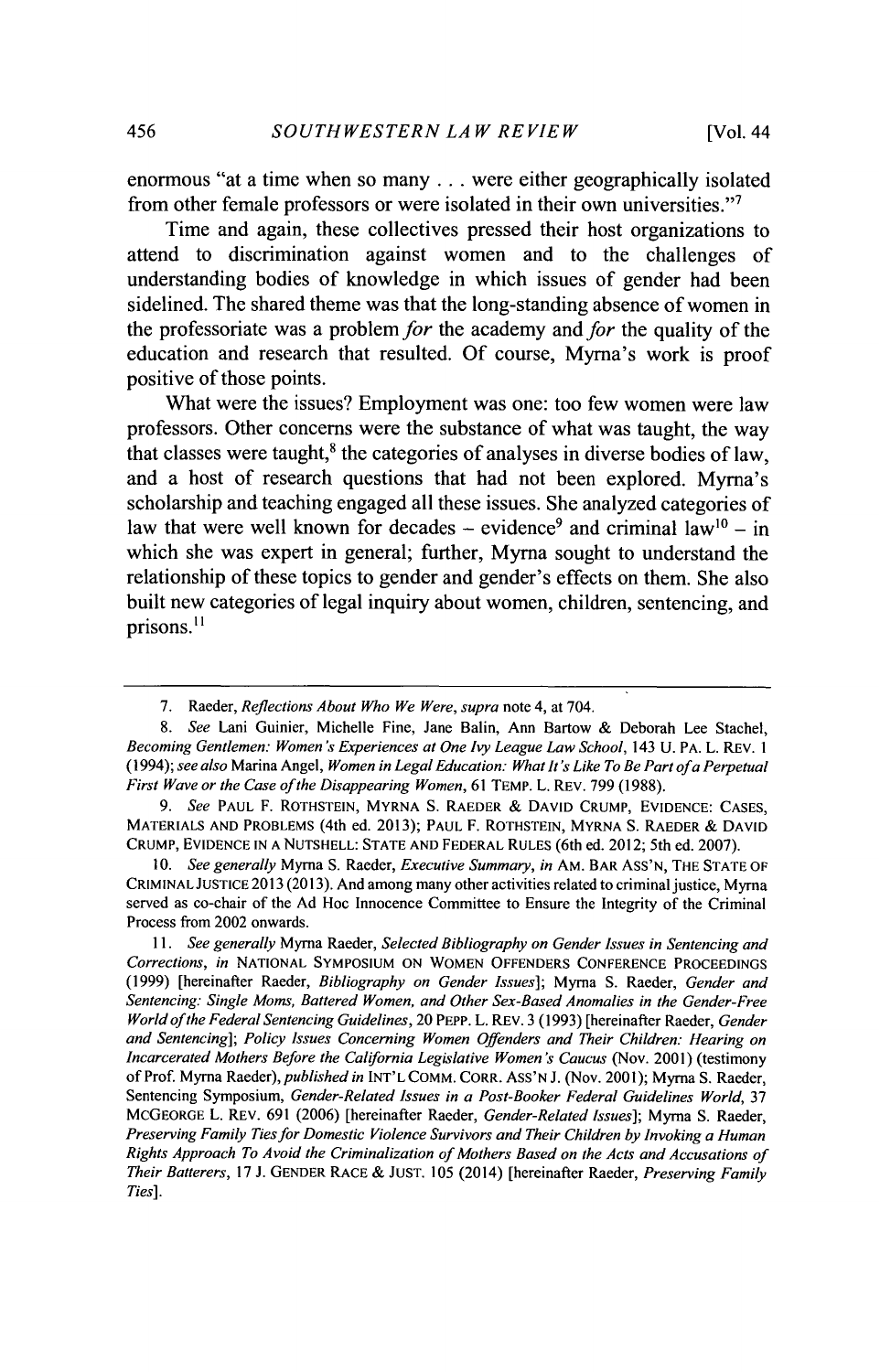From the vantage point of **2015,** enshrining these topics in legal analysis might be thought to be easy, as the connections today seem obvious. But in the 1970s, women were rare in the legal academy and rarely the focus of scholarship and legal inquiry. In terms of those of us teaching even in the 1980s, we remained at the margins. Moreover, we were warned about what was needed to be accepted **by** our male colleagues. **I** can provide one example from my own experience, of a colleague's comment to me when **I** started teaching law. He gave me what he understood to be kind advice **-** not to "teach in any areas associated with women's issues," which he defined as family law or sex discrimination (or even trusts and estates), and not to be "too visible on women's issues."<sup>12</sup>

On one level, he was right. **My** almost all male co-teachers were more interested in my work on procedure and federal courts, and less interested in my work on women in prison. But his well-intended advice was misguided, for he assumed that certain areas of law were "safe," far removed from gender. But whether teaching about women in prison or about federal courts, procedure, property, contracts, torts, or of course **-** pace Myrna **-** criminal law and evidence **-** gender remains relevant. Gender is both constructed **by** law and constructs categories in law. Examples come from federal law, as debates have taken place about the boundaries of a so-called "domestic relations" exception to federal court diversity jurisdiction and about the reasons why the myriad ways in which federal law governs family life (such as through immigration, ERISA, bankruptcy, and sentencing) are not readily seen as part of the "federal laws of the family."

Thus, my first point is that Myrna Raeder helped to remake the legal academy **by** showing the intersection and the impact of gender on criminal law, evidence, and sentencing and **by** bringing new areas of concern **-** women and prisons **-** to the fore. In short, Myrna was central to women in the academy, as well as for so many women dealing with the criminal justice system. In 2002, Myrna's many accomplishments in and her contributions to the profession were recognized **by** the American Bar Association's Commission on Women, which awarded her the Margaret Brent Women Lawyers of Professional Achievement Award.<sup>13</sup>

**My** second point is to consider the effect Myrna had on courts. Here, my focus shifts to the 1980s, when the National Association of Women Judges **(NAWJ),** working in conjunction with the National Judicial Education Program of the NOW Legal Defense and Education Fund, spearheaded

<sup>12.</sup> Judith Resnik, *Visible on "Women's Issues,"* **77** IOWA L. REV. 41, 41 **(1991).** For additional discussion, see Judith Resnik, *A Collective Collage: Women, the Structure of American Legal Education, and Histories Yet to be Written,* **80 UMKC** L. REV. **737** (2012).

**<sup>13.</sup>** Raeder, *Reflections About Who We Were, supra* note 4, at **705.**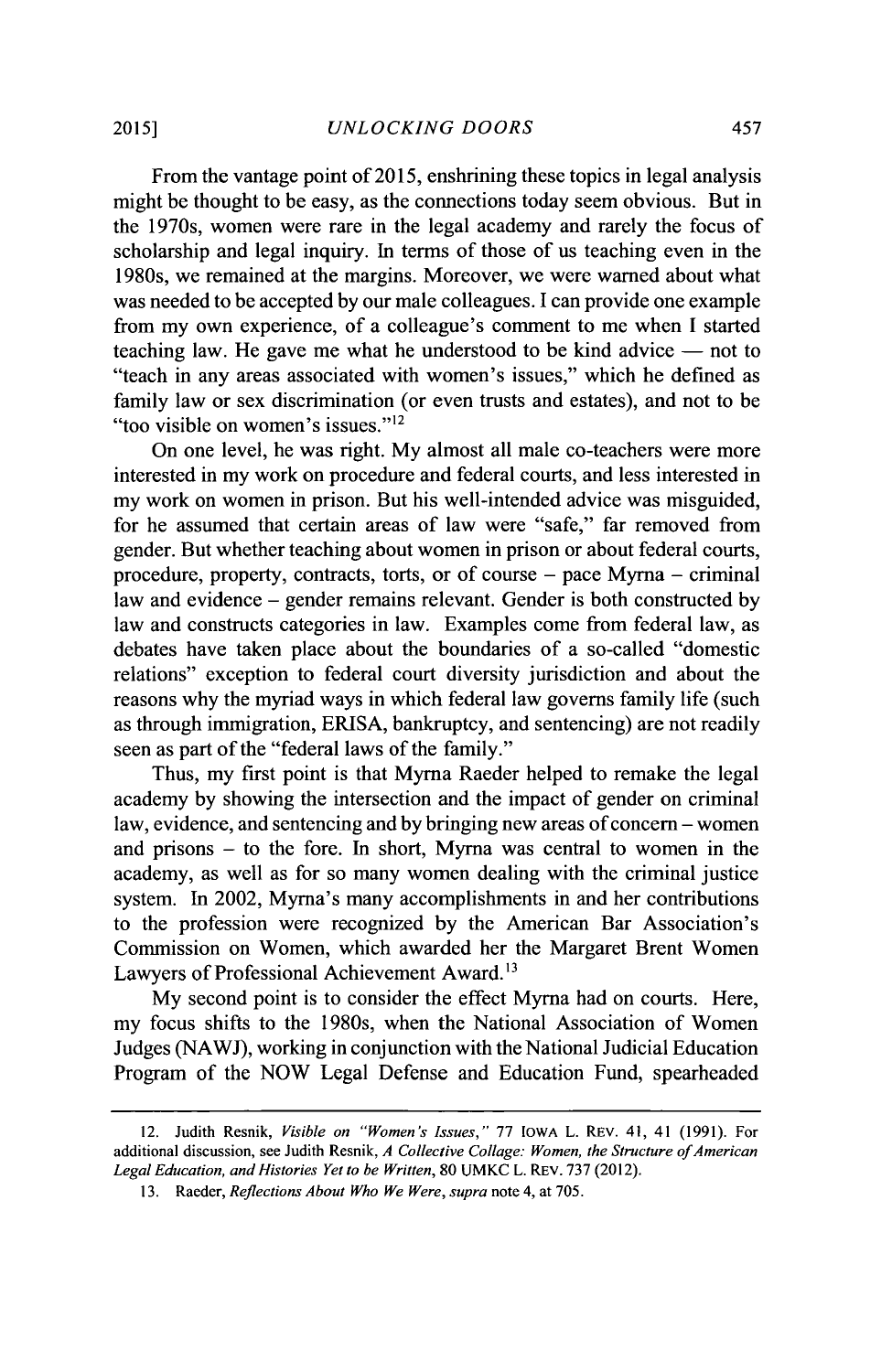efforts to understand what has come to be known as "gender bias in courts."l<sup>4</sup> Concerns about fairness in courts emerged as plaintiffs brought cases alleging sex-based stereotyping, and encountered some judges whose views were akin to those of the defendants, adamant about what women could and could not do.

Ever optimistic (the footnote here being that optimism is both an underappreciated hallmark of feminism in a world busily painting feminists as dour, and that optimism was one of Myrna's many wonderful qualities), women's rights advocates proposed documenting gender bias, jurisdiction **by** jurisdiction. That idea was not novel; special study commissions are commonplace in the **U.S.** legal system, which has had task forces on sentencing, youth violence, prisons, and alternative dispute resolution.

Success came in New Jersey when, in **1982,** that state's Chief Justice, Robert N. Wilentz, chartered the first such task force.<sup>15</sup> Two years later, in 1984, he established the first Task Force on Minorities in the Courts. (More than a decade later, his successor, Deborah Poritz, was again a pioneer, chartering a first Task Force on Gay and Lesbian Issues.<sup>16</sup>) The mandates were capacious; for example, in Connecticut, the Chief Justice, the Honorable Ellen Peters, charged the Connecticut court-appointed task force in **1989** that its duty was "to determine the presence and extent of gender bias in Connecticut courts and to develop strategies for its eradication."<sup>17</sup>

The federal judiciary was, however, initially reluctant to set up task forces. Some judges equated gender with family and assumed that since states dealt with marital dissolution and child custody, the federal system was "naturally" without issues of gender bias.<sup>18</sup> But the Ninth Circuit took the lead; Chief Judge Clifford Wallace chartered a Gender Bias Task Force in

*<sup>14.</sup>* See generally Lynn Hecht Schafran, *Educating the Judiciary About Gender Bias: The* National Judicial Education Program to *Promote Equality for Women and Men in the Courts and the New Jersey Supreme Court Task Force on Women in the Courts, 9* WOMEN'S RTs. L. REP. **109 (1986); LYNN HECHT SHAFRAN &** NORMA **JULIET** WIKLER, **FOUNDATION** FOR WOMEN **JUDGES,** OPERATING **A** TASK FORCE **ON GENDER BIAS [N** THE **COURTS: A MANUAL** FOR ACTION **(1986);** Lynn Hecht Schafran, *Documenting Gender Bias in the Courts: The Task Force Approach, 70* **JUDICATURE 280 (1987);** Lynn Hecht Schafran, *Gender Bias in the Courts: An Emerging Focus for Judicial Reform,* 21 ARIZ. **ST. L.J. 237 (1989).**

*<sup>15.</sup> See* Judith Resnik, *Asking About Gender in Courts,* 21 **SIGNS 952,** *953* **(1996).**

**<sup>16.</sup> NEW JERSEY COURTS, FINAL** REPORT OF THE TASK FORCE **ON** GAY **AND LESBIAN ISSUES** (Sept. **26,** 2001), *available at* http://www.judiciary.state.nj.us/pressrel/200l/taskforce.htm. *See* Terry Pristin, *Court Names Bias Task Force,* N.Y. **TIMES (July 11,** *1997), available at* http://www.nytimes.com/1997/07/1 l/nyregion/court-names-bias-task-force.html.

**<sup>17.</sup> CONNECTICUT** TASK FORCE **ON GENDER, JUSTICE, AND** THE **COURTS,** REPORT OF THE **CONNECTICUT** TASK FORCE **ON GENDER, JUSTICE AND** THE **COURTS** TO THE **CHIEF JUSTICE 6 (1991).**

*<sup>18.</sup> See* Judith Resnik, *"Naturally" Without Gender: Women, Jurisdiction, and the Federal Courts,* **66 N.Y.U.** L. REV. **1682 (1991).**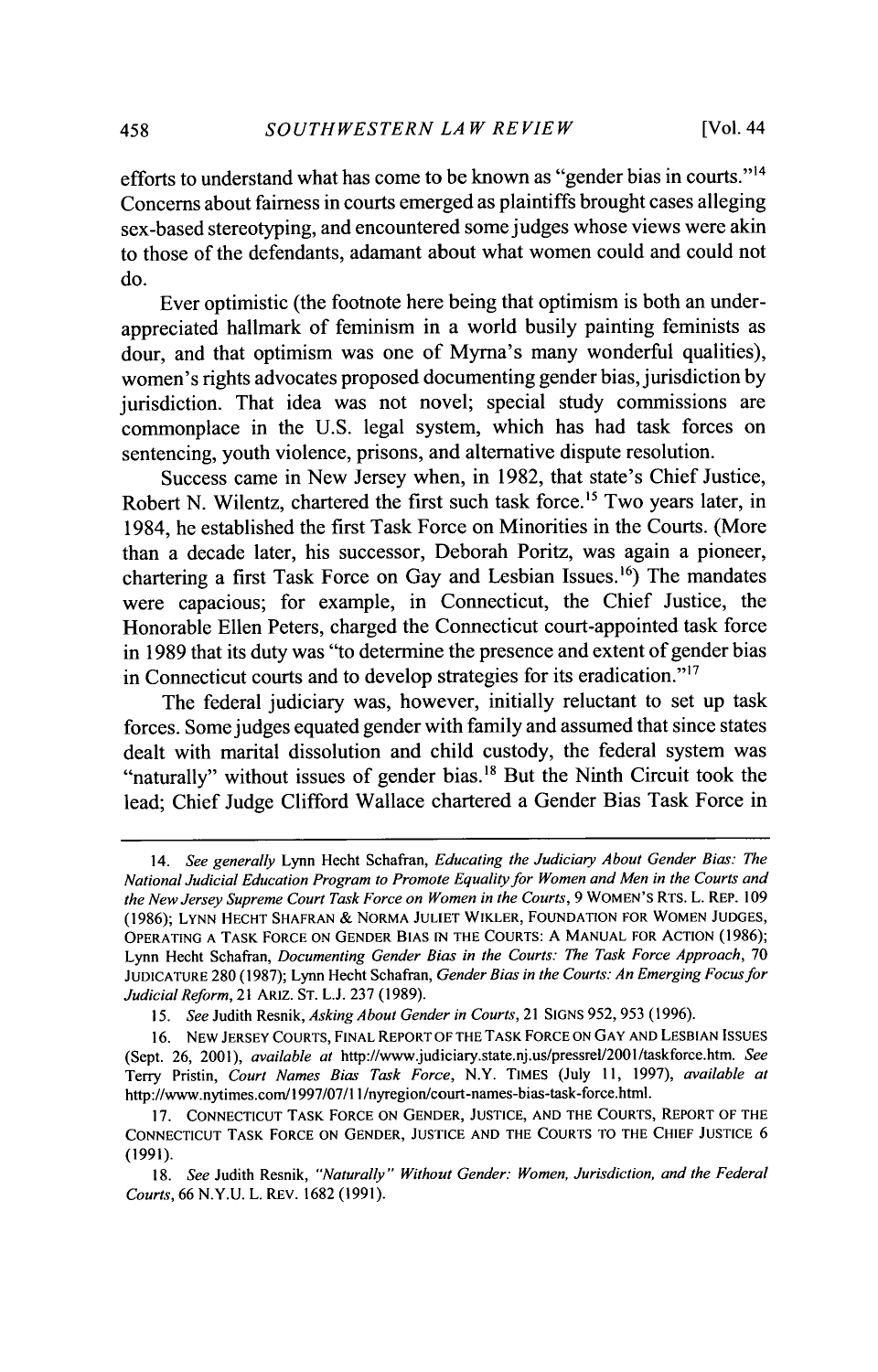**1990,** chaired **by** the Honorable Jack Coughenour of the Western District of Washington: I was appointed as one of the seven members.<sup>19</sup>

Given that our questions were focused on identifying the interaction of gender and the federal court system, **I** sought to enlist Myrna, who became a central participant. She co-convened a working group for the Central District of California, and she co-chaired the Advisory Group on Criminal Justice Issues. The resulting study, *The Effects of Gender in the Federal Courts: The Final Report of the Ninth Circuit Gender Bias Task Force,* reflects a great deal of Myrna's contributions,<sup>20</sup> supported by Southwestern Law School which (along with the **USC** Law Center, RAND, and other institutions) generously provided assistance.

The range of topics was ambitious, as we addressed demographics (for example, where are the women? what roles do they play?); courtroom interactions and related activities (how do lawyers behave in discovery and when trying to settle cases?); the lives of women and men who are professionals in courts (how much time is spent at work? what about families?); the court as an institution and as an employer (who is assigned to what committees? who speaks at conferences? what are staff and employee relations like?); and the application of legal doctrine and the effects on women litigants (how do sentencing guidelines affect women? how are women who are victims of violence treated? what role does gender play in bankruptcy or immigration?). Using both legal and social science research techniques, we embarked on fact-finding inquiries to learn whether and how the treatment of lawyers, parties, witnesses, jurors, judges, and court employees differed **by** gender, inflected with the intersections of race, ethnicity, and religion.

We developed new data through sample surveys aimed at capturing the views of participants in legal processes. The people most readily surveyed because they were easy to find **-** were lawyers and judges. Thus, the Ninth

**<sup>19.</sup>** Thereafter, several other circuits launched task forces on gender, race, and ethnicity. *See, e.g.,* Hon. Bruce M. Selya, *First Circuit: A Study of Gender Bias in and Around the Courts,* **32 U.** RICH. L. REV. 647 **(1998);** Hon. David M. Ebel, *Tenth Circuit: Gender Bias Study* **-** *Continuing Education and Training,* **32 U. RICH.** L. REV. 745 **(1998);** Hon. Phyllis Kravitch, *Eleventh Circuit: "Executive Summary"* **-** *Report of the Eleventh Circuit Task Force on Gender Bias,* **32 U.** RICH. L. REV. **751 (1998);** Special Comm. on Gender, *Report of the Special Committee on Gender to the D.C. Circuit Task Force on Gender, Race and Ethnic Bias,* 84 **GEO. L.J. 1657 (1996).**

*<sup>20.</sup> See* John **C.** Coughenour, Proctor Hug, Jr., Marilyn H. Patel, Terry W. Bird, Deborah R. Hensler, M. Margaret McKeown, Judith Resnik **&** Henry Shields, Jr., *The Effects of Gender in the Federal Courts: The Final Report of the Ninth Circuit Gender Bias Task Force,* **67 S. CAL.** L. REV. 745 (1994) [hereinafter *Ninth Circuit Gender Bias Task Force].* The volume was introduced **by** many jurists, including Justice Sandra Day O'Connor. *See id.* at **759;** *see also* Myrna Raeder, The Effect of Gender on the Sentencing Guidelines **(1992)** (unpublished material for the Ninth Circuit Gender Bias Task Force).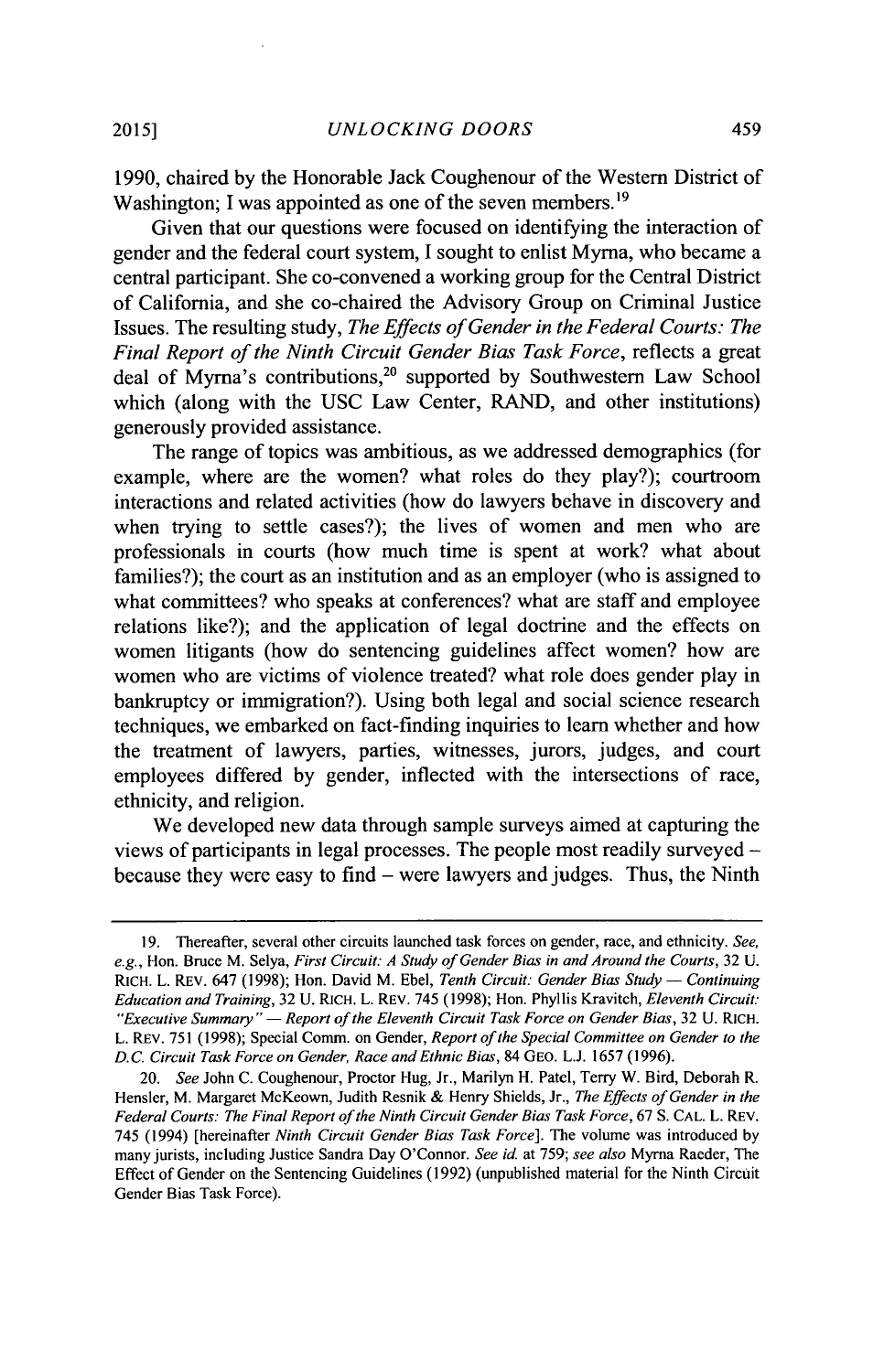Circuit Gender Bias Task Force reviewed many documents and received responses from more than eighty percent of the judges sitting on the Ninth Circuit then, as well as administrative law judges, and *3,560,* or more than fifty percent, of the lawyers sampled from the public and private sector.<sup>21</sup>

We also researched substantive areas of law, including immigration, bankruptcy, federal benefits, federal Indian law, and the criminal justice system. Myrna took the lead on one chapter, "Gender and the Criminal Justice System," which bears her stamp.<sup>22</sup> Topics ranged from the demographics of women as defendants and as prisoners to the facilities in which they were housed, their personal privacy and safety, medical care, access to lawyers, visits **by** family, the grievance system, and sentencing. One way to say thank you to Myrna is to repeat the findings, detailing the special challenges women faced because women were often put at great distances from their families and home communities. As the overview of the Task Force's findings explained:

Because there are relatively few facilities for women across the country, women detained or incarcerated at the behest of federal authorities are often placed at great distance from home, families, and lawyers. As of year-end **1991,** the only federal pretrial and prison facilities for women in the Ninth Circuit were in California and Arizona **.** . . **.** [T]hese women reported that, once inside jails and prisons and on route to them, they are concerned about their physical safety, personal privacy, and health care. Women who are also members of minority populations may feel particularly vulnerable in the criminal justice system. Often foremost among the concerns of all women are the families they have left behind.<sup>23</sup>

Sadly, this commentary is all too familiar, and not only a relic of bygone decades. Indeed, my last project with Myrna was focused on exactly these issues, this time in the context of the federal prison system as a whole.

Again, a bit of context is needed. Today, the Federal Bureau of Prisons (BOP) houses about  $220,000$  people.<sup>24</sup> Fewer than seven percent (roughly

<sup>21.</sup> Ninth Circuit Gender Bias Task Force, supra note 20, at **766-67.**

<sup>22.</sup> **Id.** at **916-18.**

**<sup>23.</sup> Id** at *917.*

<sup>24.</sup> Judith Resnik, *Harder Time,* **SLATE** (July **25, 2013, 11:32** AM), http://www.slate.com/articles/news\_and\_politics/jurisprudence/2013/07/women\_in\_federal\_pri n are being shipped from danbury to aliceville.html.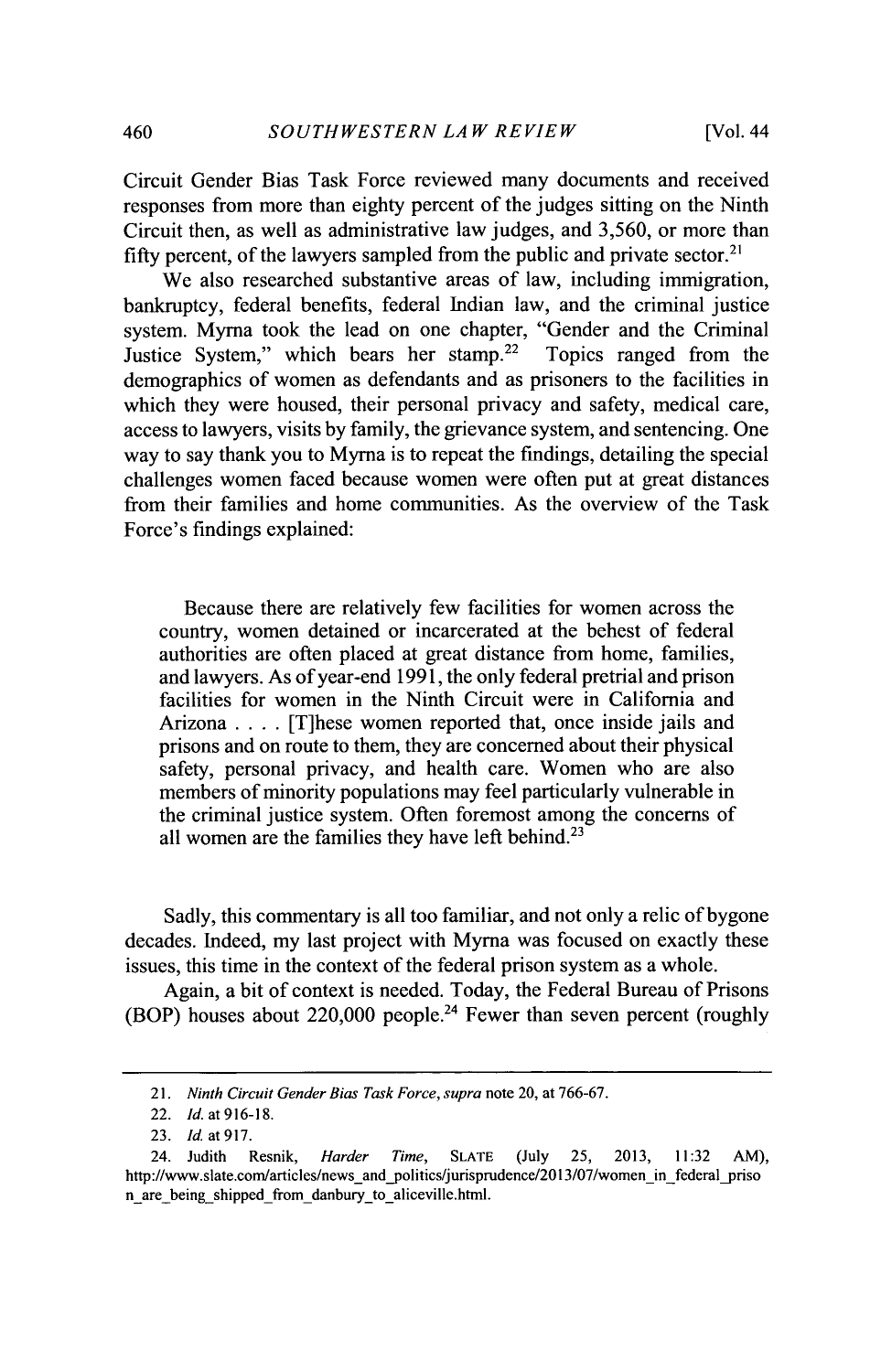14,500) are women. <sup>2</sup><sup>5</sup>**A** few decades ago, in **1979,** I testified before a subcommittee of the House of Representatives about the lack of attention paid to and the few housing options for women prisoners in the federal system.<sup>26</sup> At the time, there were  $27,000$  federal prisoners, not  $220,000$ .<sup>27</sup> Then,  $1,600$  – not  $14,500$  – of the 27,000 federal prisoners were women.<sup>28</sup> And, in the 1970s, five facilities housed federal women prisoners- in just a few states, including West Virginia, Kentucky, and California.<sup>29</sup> Thus, none were in the Northeast, despite the fact that a significant number of women came from the Northeast.

Victory for those women came in 1994, when the BOP opened the first prison for women in the Northeast **-** in Danbury, Connecticut, which is about seventy miles from New York City. There, the BOP created both a minimum security prison, called **FCI** (Federal Correctional Institution) Danbury, and what is called a "camp," providing the lowest security in the system. (Danbury has become better known as the place where Piper Kerman, who wrote *Orange is the New Black*, was incarcerated.<sup>30</sup>)

As of the summer of **2013,** about 1,200 women were at Danbury, but we learned then that the Federal Bureau of Prisons planned to ship women out and leave only a couple hundred beds for women at the Camp.<sup>31</sup> The goal was to open up space for 1,000-plus beds to male prisoners, and a good many of the women were to be sent to a new, 1,800-bed facility in Aliceville, Alabama **- fifty** miles west of Tuscaloosa, near the Mississippi border. <sup>32</sup>

This plan was good news for Aliceville, a tiny town that is about five square miles and has about 2,500 people.<sup>33</sup> As a *New York Times* editorial

**<sup>25.</sup>** *Id.*

*<sup>26.</sup> Female Offender-I 979-1980, Part 1: Hearings Before the Subcomm. on Courts, Civil* Liberties, and Admin. of Justice of the H. Comm. on the Judiciary, 96th Cong. 59 (1979) (testimony of Professor Judith Resnik).

**<sup>27.</sup>** *Id.* at **137.**

**<sup>28.</sup>** *Id.*

**<sup>29.</sup>** *Id*

**<sup>30.</sup>** PIPER **KERMAN, ORANGE IS** THE NEW BLACK: MY YEAR **IN A WOMAN'S** PRISON **(2011).**

**<sup>31.</sup>** Anna Arons, Katherine Culver, Emma Kaufman, Jennifer Yun, Hope Metcalf, Megan Quattlebaum **&** Judith Resnik, *Dislocation and Relocation: Women in the Federal Prison System and Repurposing FCI Danbury for Men,* YALE L. **SCH.** 2 (Sept. 2014), http://www.law.yale.edu/images/liman/Liman DanburyPrisonReport 9.3.14.pdf Arons, Culver, Kaufman, Yun, Metcalf, Quattlebaum **&** *Resnik, Dislocation and Relocation];* Johanna Kalb **&** Judith Resnik, *Women in Detention: The Need for National Reform,* YALE LAW **SCH.** 1-2 (Mar. **3, 2015),** http://www.law.yale.edu/documents/pdf/Liman/limancolsontaskforce.pdf [hereinafter Kalb **&** Resnik, *Women in Detention]* (statement of the Arthur Liman Public Interest Program at Yale Law School, Professor Johanna Kalb, and Professor Judith Resnik, before the Charles Colson Task Force on Federal Corrections).

*<sup>32.</sup> See* Kalb **&** Resnik, *Women in Detention, supra* note **31,** at 1-2.

**<sup>33.</sup>** *Id.*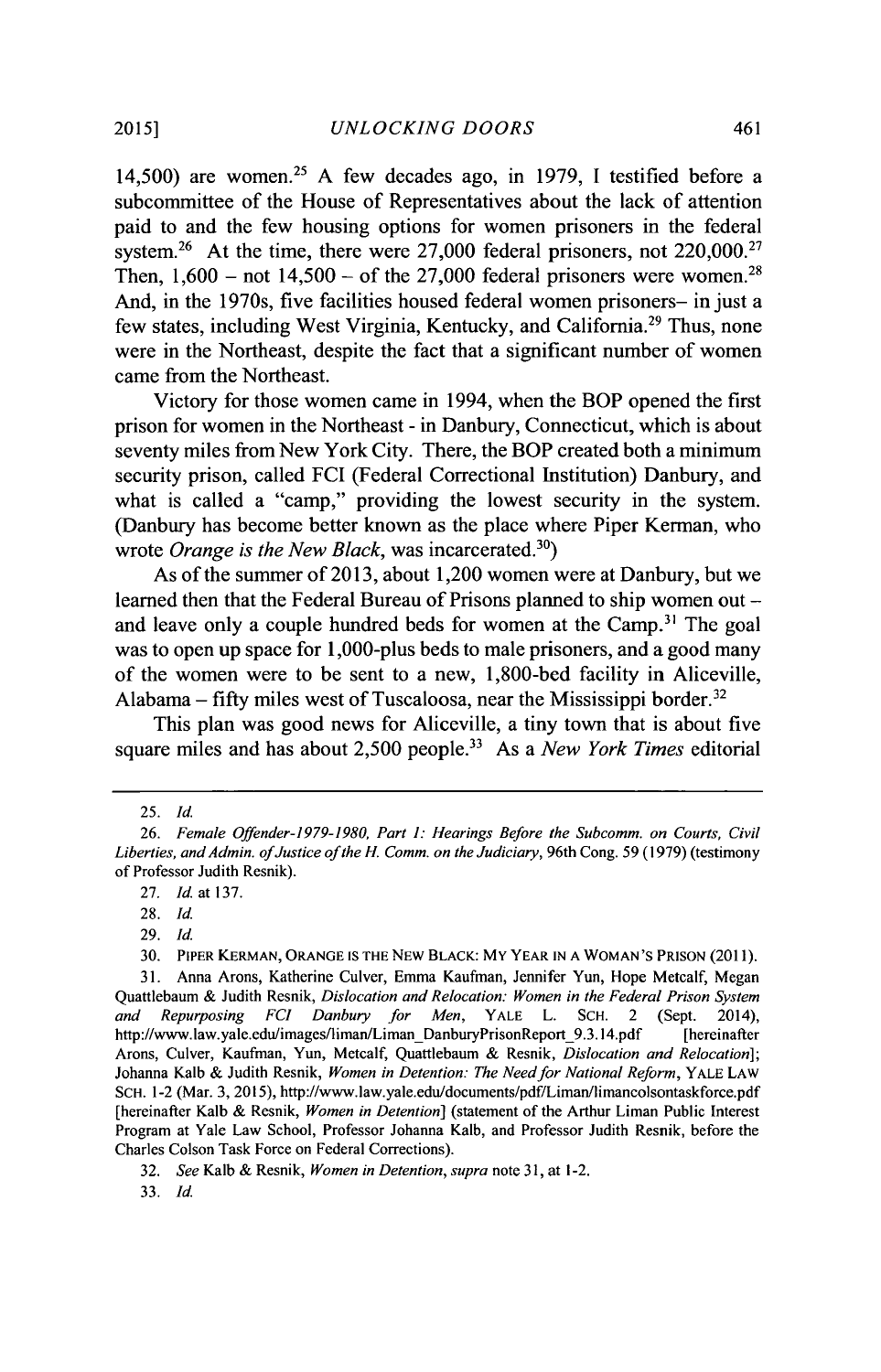explained a year earlier when the prison at Aliceville was under construction, the decision to site the new facility there was an economic boost to the area, and that it had cost the federal government **-** i.e. **U.S.** taxpayers **-** some **\$250** million.<sup>34</sup> Thus, as the newspaper put it, what the government bought was a "white elephant."<sup>35</sup>

Aliceville is a terrible place to be a prisoner, even if you come from Alabama. Aliceville is hard for anyone without a car to get to; it has neither a train station nor an airport nearby. Aliceville has no medical center or university, nor many lawyers, religious leaders, or other service providers. Thus, the **2013** decision of the federal prison system to send women from the Northeast to Aliceville reflected many of the concerns that Myrna Raeder had registered in the 1994 *Ninth Circuit Gender Bias Task Force Report.*

**I** was one of many people worried about this proposal, and my response was to call Myrna, who quickly linked us to the work she was doing. She had been the guest editor of the 2012 Special Issue on Children of Incarcerated Parents in *Family Court Review,* and in the summer of **2013,** she was to speak at a conference, sponsored **by** the White House, to bring more attention to the problems of being a parent in prison and of being a child of prisoners.<sup>36</sup> In the fall of **2013,** as we were submitting a statement for congressional hearings, we emailed Myrna, who agreed to review drafts and provide directions on avenues of commentary. Myrna, who was then ill, did not speak about how she was feeling; instead, Myrna read our statement and gave wise

*<sup>34.</sup> Alabama's White Elephant,* N.Y. **TIMES (JUNE 23,** 2012), http://www.nytimes.com/2012/06/24/opinion/sunday/alabamas-white-elephant.html?\_r=

*<sup>35.</sup> Id.*

*<sup>36.</sup> See* Myrna **S.** Raeder, *Making a Better World for Children of Incarcerated Parents, 50* FAM. **CT.** REv. **23 (2013)** [hereinafter Raeder, *Making a Better World];* Press Release, Am. Bar Found., ABF Convenes Conference at White House on Effects of Parental Incarceration on Children (Aug. **26, 2013),** *available at* http://www.americanbarfoundation.org/news/432; *see also* Roy L. Austin **&** Karol Mason, *Empowering Our Young People, and Stemming the Collateral Damage of Incarceration,* WHITE **HOUSE** BLoG (Oct. **8,** 2014, **7:30 PM),** https://www.whitehouse.gov/blog/2014/10/08/empowering-our-young-people-and-stemmingcollateral-damage-incarceration; Cecilia Munioz, *Supporting Children of Incarcerated Parents,* WHITE HOUSE **BLOG** (June **19, 2013,** 9:46 AM), *available at* https://www.whitehouse.gov/blog/2013/06/19/supporting-children-incarcerated-parents; *Champions of Change: Champions for the Children of Incarcerated Parents,* WHITE HOUSE BLOG, https://www.whitehouse.gov/champions/champions-for-the-children-of-incarcerated-parents (last visited Mar. **27, 2015);** James M. Cole, *Deputy Attorney General, Department ofJustice, Remarks at the Children of Incarcerated Parents Initiative "Champions of Change" Event,* **U.S. DEP'T. OF JUSTICE** (June 12, **2013),** http://www.justice.gov/opa/speech/deputy-attorney-general-james-mcole-delivers-remarks-children-incarcerated-parents.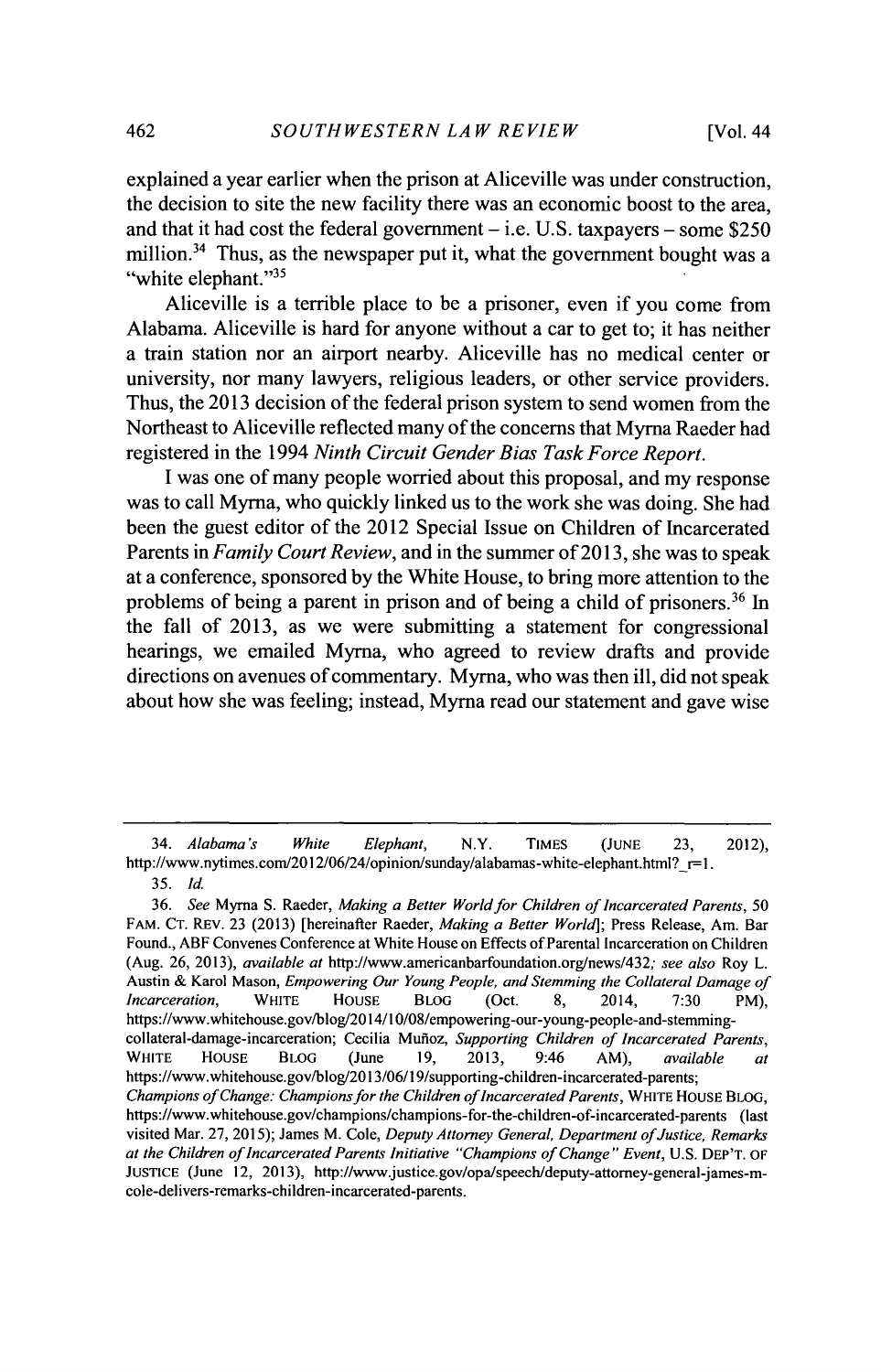counsel.<sup>37</sup> She was helping to enhance the health of others – without talking about her own health challenges.

**Of** course we used Myrna's work to explain **-** to **U.S.** Senators, to the press, to judges, and to the BOP and Justice Department **-** that being incarcerated far from home was harmful to both inmates and their families. We relied on Myrna's research<sup>38</sup> as well as other studies reporting that inmates who receive regular visits are less likely to have disciplinary problems while in prison and have better chances of staying out of prison once released.<sup>39</sup>

At one level, it seemed like we were preaching to the choir. In June of **2013,** the director of the federal prison system had sent a memo on "Parenting" to all inmates.<sup>40</sup> He announced that the BOP staff was "committed to giving you opportunities to enhance your relationship with your children and your role as a parent."<sup>41</sup> In addition to letters and calls, he hoped that inmates' families would bring their children to visit: "there is no substitute for seeing your children, looking them in the eye, and letting them know you care about them."<sup>42</sup>

But the plan to close off Danbury and send so many to Aliceville did not change until many groups raised concerns **-** eleven **U.S.** Senators from the Northeast, twelve chief judges of federal district courts in Northeast states, the National Association of Women Judges, Cure, the Osborne Association, the American Bar Association, and many others.<sup>43</sup> In November of 2013, the

*<sup>37.</sup> Oversight of the Bureau of Prisons & Cost-Effective Strategies for Reducing Recidivism: Hearing Before the S. Judiciary Comm.,* 113th Cong. **(2013)** (statement of Professor Judith Resnik, Professor Hope Metcalf, and Megan Quattlebaum, Senior Liman Fellow).

*<sup>38.</sup> See, e.g.,* Myrna **S.** Raeder, *A Primer on Gender Related Issues That Affect Women Offenders,* 20 **CRIM. JUST.** 4 **(2005);** Raeder, *Bibliography on Gender Issues, supra note* **11;** Raeder, *Gender and Sentencing, supra note* **11;** *Raeder, Gender-Related Issues, supra* note **11;** Raeder, *Making a Better World, supra* note **36;** Raeder, *Preserving Family Ties, supra note* **11.**

**<sup>39.</sup>** *See* Chesa Boudin, Trevor Stutz **&** Aaron **Littman,** *Prison Visitation Policies: A Fifty-State Survey,* **32 YALE L.** *&* **POL'Y REV.** 149, 151-52 **(2013).**

<sup>40.</sup> **FED. CORR. INST.,** *Director's Message to Inmates* **-** *Parenting, in* **ADMISSIONS ORIENTATION HANDBOOK: AN INMATE'S GUIDE TO POLICIES AND PROCEDURES** *5* **(2013),** *available at* http://www.bop.gov/locations/institutions/men/MEN-aohandbook.pdf.

*<sup>41.</sup> Id*

<sup>42.</sup> *Id*

*<sup>43.</sup> The Real Deal at Danbury: One Woman's Experience Testing the BOP's Commitment to Families,* **NATION INSIDE** (Feb. 2, 2014), http://nationinside.org/campaign/cure/storybank/danbury/; Josh Zembik, *Blumenthal, Murphy Announce Changes to FCI Danbury Transfer,* **BLUMENTHAL SENATE** (Nov. 4, **2013),** http://www.blumenthal.senate.gov/newsroom/press/release/blumenthal-murphy-announcechanges-to-fci-danbury-transfer; Letter from Thomas M. Susman, Dir. of the Governmental Affairs Office of the Am. Bar Ass'n, to Hon. Charles E. Samuels, Jr., Dir. of the Fed. Bureau of Prisons (Aug. 6, 2013), *available* at http:// www.americanbar.org/content/ (Aug. **6, 2013),** *available at* http:// **www.americanbar.org/content/**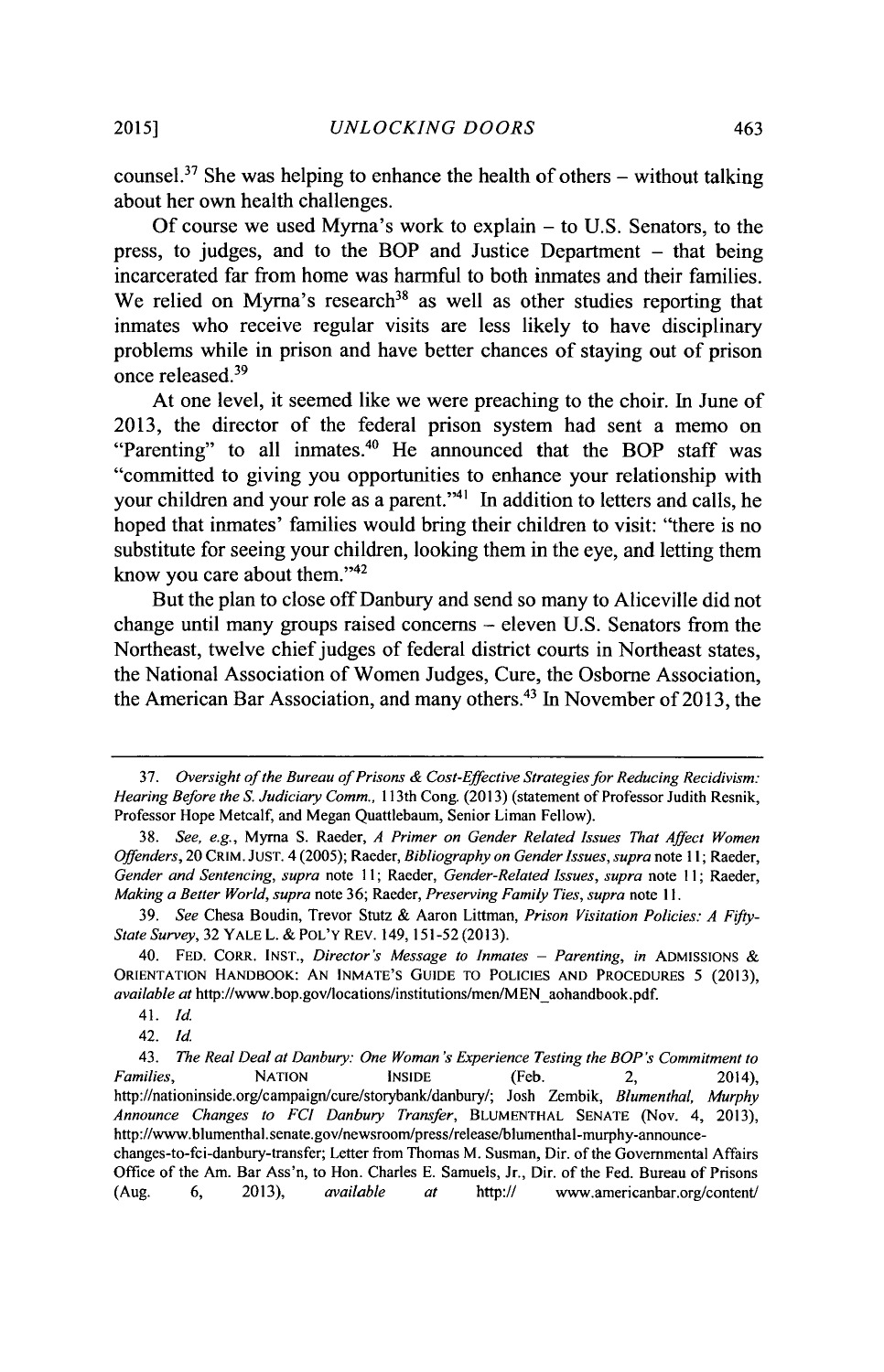BOP announced it would temporarily close **FCI** Danbury and reopen with beds for women citizens from the Northeast, to add to the "camp," which was to remain open and to house about 200 women.<sup>44</sup>

As of this writing, **I** cannot report that the women will soon return. Further, at the behest of the Senators from Connecticut, a group of faculty and students in the Arthur Liman Program at Yale Law School, filed another report in 2014<sup>45</sup> describing that construction was yet to begin. Beds had been provided for women in the Northeast, but in federal jails in Brooklyn and Philadelphia which, while permitting visits **by** families, were often overcrowded and offered few programs.<sup>46</sup> Further, one important option, Residential Drug Treatment ("RDP"), serving as a basis for sentence reductions if completed successfully,<sup>47</sup> remains, as of this writing, unavailable in the Northeast for women.

In short, so much remains to be done for women in prison, and this work must proceed without direct guidance from Myma, who had such an impact on legal education, substantive law, federal and state courts, and prisons. Therefore, **I** am grateful for this opportunity to reflect on all that she provided at personal and structural levels. Myma joined willingly and selflessly in collective efforts to help others. So many diverse people benefitted from Myrna's insights, intelligence, kindness, tenacity, commitments, concerns, and especially from her warmth. It was a special pleasure to see her at meetings because she simply made me feel good **by** having a chance to say hello and talk with her. (As she recalled in her essay on chairing the Section on Women in Legal Education, while pressing to make major changes in law schools, "we also laughed a lot."<sup>48</sup>)

Myrna mixed brilliance and unpretentiousness; she was thoughtful, wise, and genuinely friendly. Given Myma Raeder's contributions and that this symposium is entitled *Locking Up Females,* what came to mind were a few words from a great feminist from across the Atlantic Ocean. The volume, *A Room of One's Own,* was written in the late 1920s **by** Virginia Woolf, who said:

dam/aba/uncategorized/GAO/2013aug6 alicevilletransfer\_1.authcheckdam.pdf; *Bring Mom Close to Home,* OSBORNE ASS'N BLOG (Nov. **5,2013),** http://www.osbomeny.org/post.cfm?postlD=301.

*<sup>44.</sup>* Arons, Culver, Kaufman, Yun, Metcalf, Quattlebaum **&** *Resnik, Dislocation and Relocation, supra* note **3 1,** at **7.**

*<sup>45.</sup> Id. at 7.*

*<sup>46.</sup> Id. at 3.*

<sup>47.</sup> **18 U.S.C. §** 3621(e)(2)(B) (2010) ("The period a prisoner convicted of a nonviolent offense remains in custody after successfully completing a treatment program may be reduced **by** the Bureau of Prisons, but such reduction may not be more than one year from the term the prisoner must otherwise serve.").

<sup>48.</sup> Raeder, *Reflections About Who We Were, supra* note 4, at **709.**